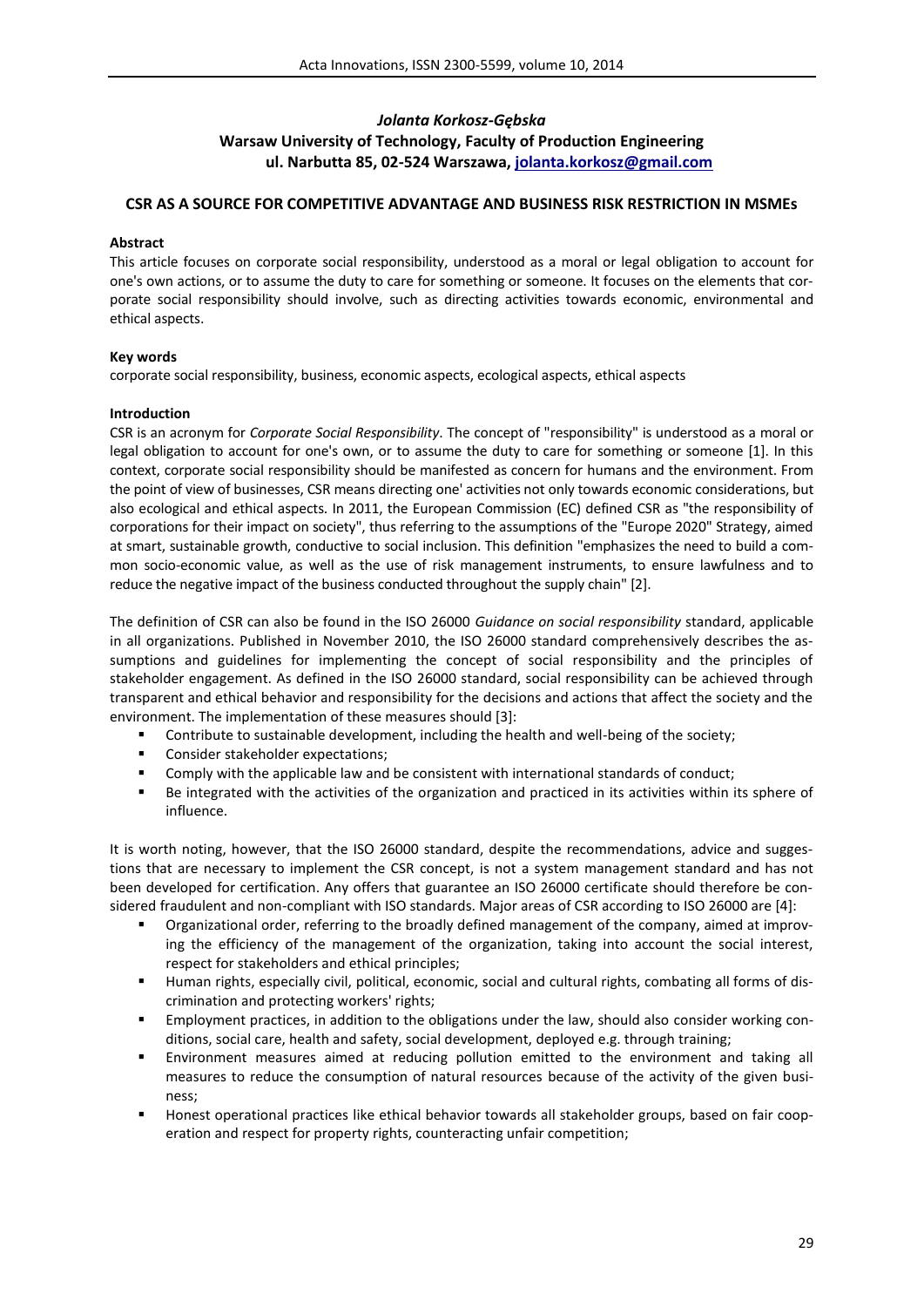- Consumer issues like fair treatment of one's consumers, particularly in the field of marketing of products and services, contract terms and objective and reliable information as well as involvement in consumer health and safety protection, quality of service and support, and complaint handling;
- Social development and involvement of the local community, including dialogue with social organizations in the process of planning and implementation of social projects, reflecting real social needs, as well as planning and implementation of social investment in education and culture, health, development and access to technology.

Implementing the assumptions of the standard, one should be aware of its limitations, resulting from industry, cultural differences, or company size. The design of the standard is reduced to a list of guidelines and recommendations that a socially responsible company should have in its respective areas of business. It is relatively easy to draw up a detailed plan of action, based on the ISO 26000 standard, the implementation of which (or lack thereof) will help diagnose the situation in the individual dimensions of the social responsibility of a given enterprise.

However, the most important risk groups resulting from inappropriate CSR practices should be defined. These are [5]:

- **Reputation risks,**
- Embezzlement and corruption,
- Problems in the implementation of investment projects, opposition of the community,
- **Court proceedings against clients,**
- **Product defects,**
- **Problems in the supply chain (availability or cost of raw material).**
- **Environmental breakdowns,**
- Operational health and safety accidents,
- Violence at work,
- **Employee disputes,**
- **•** Discrimination.

CSR issues can also be found in the SA 8000, the AA1000APS (*Accountability Principles Standard*), and the AA1000 SES (*Stakeholder Engagement Standard*). The theoretical reflections on corporate social responsibility should end with information about the Global Compact Initiative, which seeks to convince the representatives of the world of business around the world to support, adopt and apply ten fundamental rules in every sphere of their activity, like in the field of human rights, labor standards and the environment. These rules include [6]: "**Human rights**

Rule 1. Support and respect for the human rights accepted by the international community.

Rule 2. Elimination of any violations of human rights by the company.

## **Standards of work**

- Rule 3. Respect for the freedom of association.
- Rule 4. Elimination of all forms of forced labor.
- Rule 5. Abolition of child labor.
- Rule 6. Effective counteraction of discrimination in employment.

## **Natural environment**

- Rule 7. Preventive approach to the environment.
- Rule 8. Taking initiatives to promote environmentally responsible attitudes.
- Rule 9. Application and dissemination of environmentally friendly technologies.

#### **Counteracting corruption**

Rule 10. Counteracting corruption in all forms, including extortion and bribery".

## **Why is CSR important for MSME?**

The implementation of CSR concept in Poland almost exclusively takes place in large companies. This is mainly due to the influx of foreign investors who introduce familiar and proven standards in Polish companies. Their social activities range from simple donations, through sponsorship, social programs and campaigns, to volunteer work. The areas of social involvement of the companies are charity, sport and recreation, health and the environment, the promotion of healthy lifestyles, education and learning, and culture and the arts. According to the Polish Agency for Enterprise Development (PARP), two-thirds of the company representatives from the MSME sector did not come across the concept of CSR [7].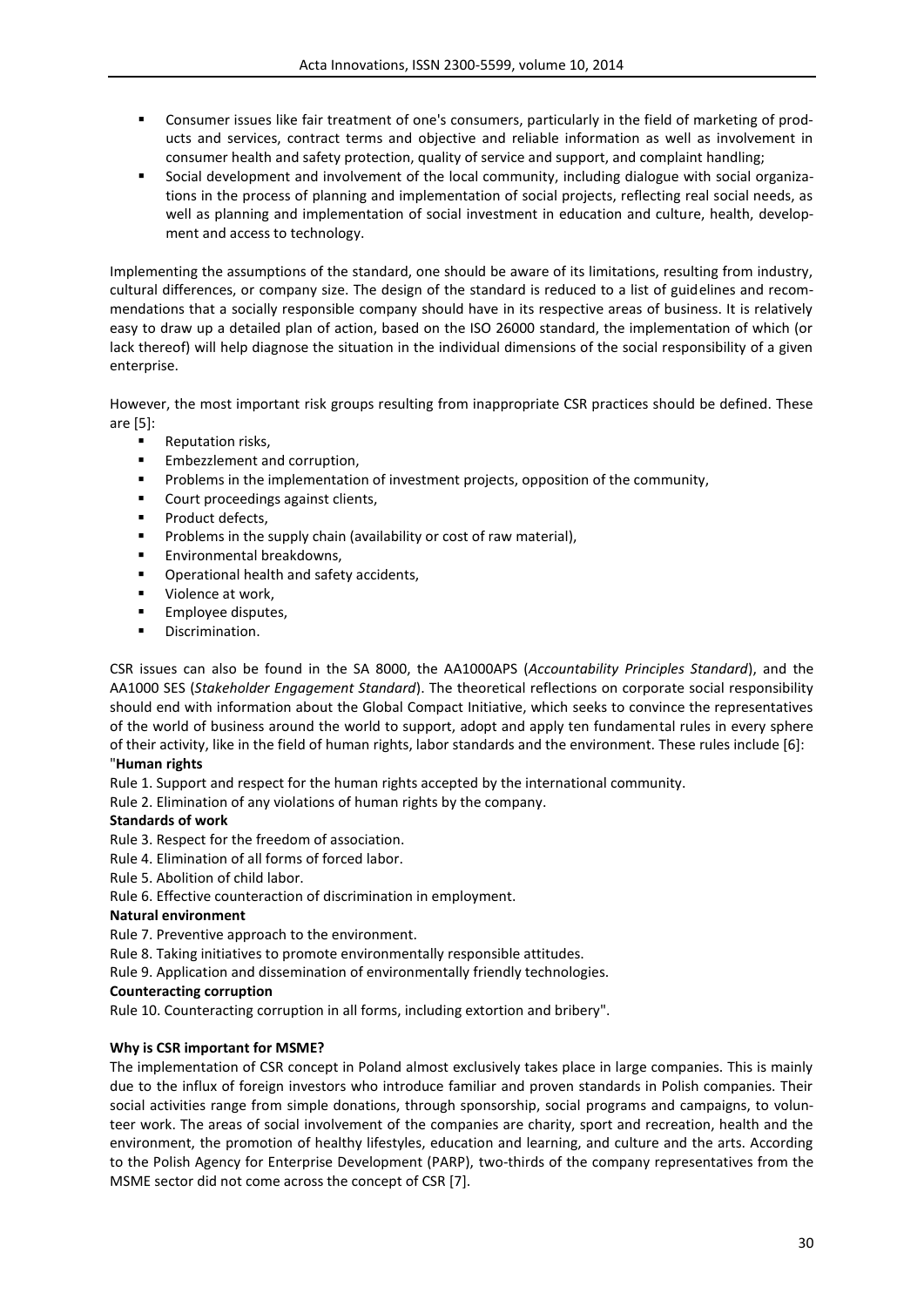For companies in the MSMME sector, the concept of CSR can also be a remarkable and valuable form of image building and reaching consumers, as is the case for large enterprises. By working with the institutions/people to whom assistance is directed, it is possible to reach a large group of consumers, who were hitherto unavailable. Through collaboration with popular institutions, foundations and associations, you can also connect with the media, informing them about the company's charitable goals, thus building an image of a socially engaged brand. For example, the Lublin Advertising Agency Cumulus, which was awarded the Economic Prize of the President of Lublin in the Corporate Social Responsibility category in 2008. Activities that fall within the CSR scope include [8]:

- **IMPLEMENTER IMPLEMENT COLLECT** Implementation of a used battery collection program;
- Waste segregation;
- **Reducing paper consumption by printing only necessary documents, double-sided printing and reprint**ing one-sided sheets;
- Implementing a campaign popularizing reading books to children titled "baśniowa czytelnia" ("fairytale reading room");
- **IMPLEM** Implementing traffic safety measures, consisting of distributing free reflective bands to children from the Lublin area.

Acting in the field of CSR does not always mean paying extra costs. On the contrary, it may prove to be an important instrument for building goodwill and competitive advantage, and a way to deal with the market. The potential benefits for companies, resulting from building sustainable value based on the concept of CSR are presented in Table 1.

| Stakeholder groups                        |                                                                       |  |  |  |  |
|-------------------------------------------|-----------------------------------------------------------------------|--|--|--|--|
| (groups or entities which the organiza-   | Potential sources of benefits for companies                           |  |  |  |  |
| tion directly or indirectly affects and   |                                                                       |  |  |  |  |
| which affect the activities of the given  |                                                                       |  |  |  |  |
| organization)                             |                                                                       |  |  |  |  |
| Investors                                 | Access to the capital of socially responsible investors, potentially  |  |  |  |  |
|                                           | lower, average, weighted cost of capital.                             |  |  |  |  |
| <b>Employees</b>                          | The possibility of hiring and retaining valuable, talented staff, in- |  |  |  |  |
|                                           | creased employee morale and productivity in the company.              |  |  |  |  |
| Clients                                   | Loyalty and positive perception of the company among current and      |  |  |  |  |
|                                           | potential customers. Reputation enhancement, expressed through        |  |  |  |  |
|                                           | the so-called positive goodwill. Collaboration in evaluating and mod- |  |  |  |  |
|                                           | ifying the offer and designing new products.                          |  |  |  |  |
| <b>Business partners</b>                  | Access to strategic resources and skills.                             |  |  |  |  |
| Collaborators in the value chain          | Decreasing costs/increasing value of cooperation along the value      |  |  |  |  |
|                                           | chain.                                                                |  |  |  |  |
| Authorities and government represent-     | Favorable tax and industry policy.                                    |  |  |  |  |
| atives                                    |                                                                       |  |  |  |  |
| Control and supervision entities          | Introducing specific quality standards for products/services. The     |  |  |  |  |
|                                           | ability to lobby involving regulations favorable to the company.      |  |  |  |  |
|                                           | Greater adaptability.                                                 |  |  |  |  |
| Local communities                         | Mutual support and understanding. Support for the activities. No      |  |  |  |  |
|                                           | boycotting of the company's activities.                               |  |  |  |  |
| Trade unions                              | Improved relationships with employees and easier resolution of        |  |  |  |  |
|                                           | conflicts.                                                            |  |  |  |  |
| Other<br>organizations<br>and<br>pressure | Constructive collaboration with organizations, groups, and leaders.   |  |  |  |  |
| groups and opinion leaders                | Positive public opinion. "License to operate". Support in problem     |  |  |  |  |
|                                           | situations.                                                           |  |  |  |  |

Table 1. Sources of benefits for companies, resulting from building sustainable value

*Source: [9]*

As can be seen from Table 1, the pursuit of sustainable development can bring companies many benefits in terms of cooperation with each stakeholder group. In addition to gaining a competitive advantage, the implementation of the CSR concept can have a positive impact on the company's image and change the opinions of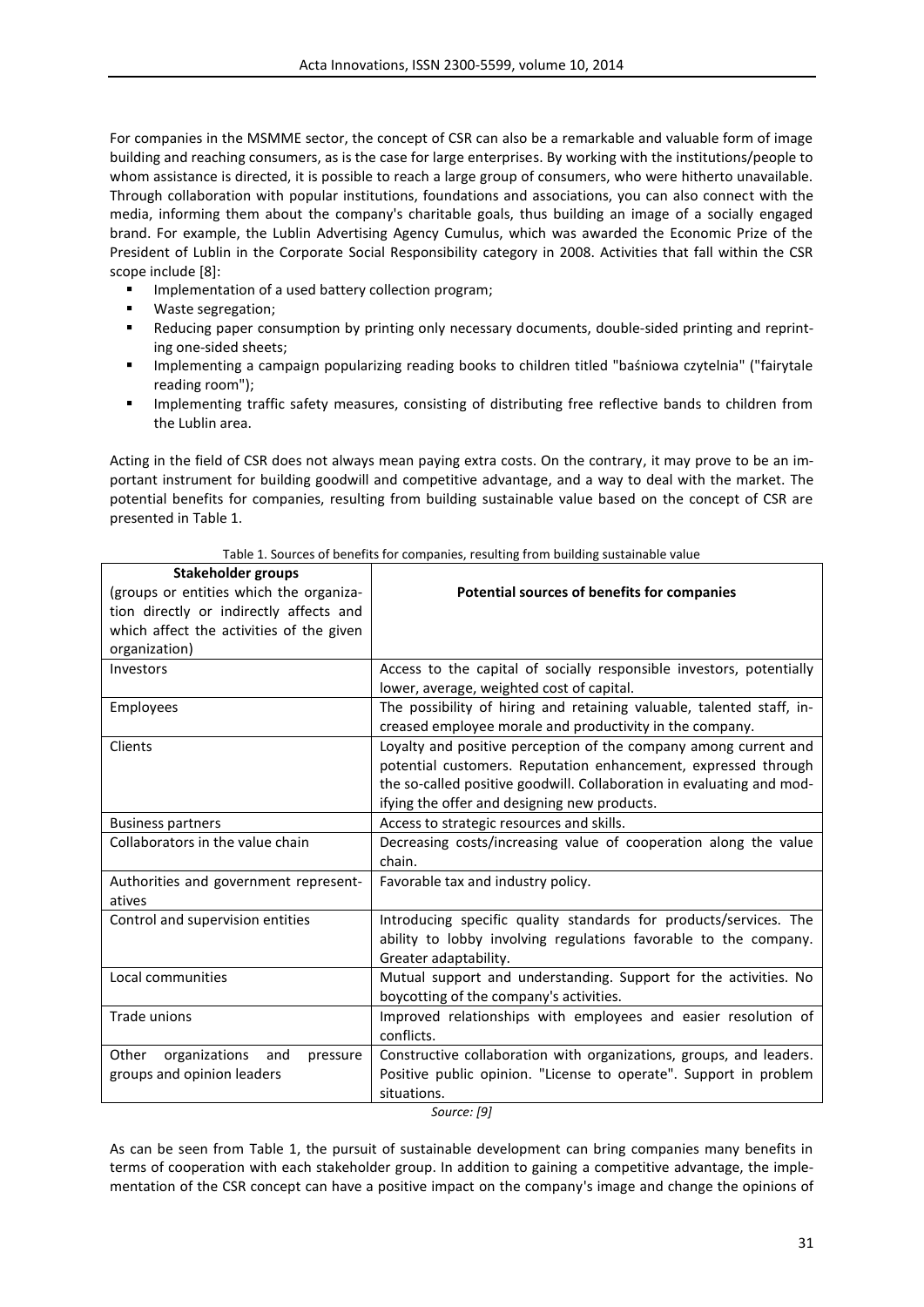investors**,** owners, donors and sponsors, as well as reinforce the organization's relationships with businesses, government institutions, media, suppliers, partners, clients and the local community.

A summary of the benefits of implementing CSR assumptions is presented in Table 2.

|     | Table 2. Potential benefits of implementing CSR in the company                                     |  |  |  |  |  |  |
|-----|----------------------------------------------------------------------------------------------------|--|--|--|--|--|--|
|     | <b>Environmental benefits</b>                                                                      |  |  |  |  |  |  |
| 1.  | MSMEs' observance of best practices.                                                               |  |  |  |  |  |  |
| 2.  | Rational management of natural resources and waste.                                                |  |  |  |  |  |  |
| 3.  | Engaging business partners within the environmental responsibility chain and initiating joint pro- |  |  |  |  |  |  |
|     | ecological actions.                                                                                |  |  |  |  |  |  |
| 4.  | Popularization of pro-ecological ideas.                                                            |  |  |  |  |  |  |
|     | <b>Economic benefits</b>                                                                           |  |  |  |  |  |  |
| 5.  | Higher current liquidity.                                                                          |  |  |  |  |  |  |
| 6.  | Better use of fixed assets and human capital.                                                      |  |  |  |  |  |  |
| 7.  | Higher profitability of sales.                                                                     |  |  |  |  |  |  |
| 8.  | Larger investments per single employee.                                                            |  |  |  |  |  |  |
| 9.  | Building a competitive advantage and orientation towards long-term and stable growth.              |  |  |  |  |  |  |
| 10. | Increased resistance to the possibility and consequences of emergencies.                           |  |  |  |  |  |  |
|     | <b>Socio-ethical benefits</b>                                                                      |  |  |  |  |  |  |
| 11. | Increased level of culture and work safety.                                                        |  |  |  |  |  |  |
| 12. | Reducing the negative impact of businesses on the environment.                                     |  |  |  |  |  |  |
| 13. | Realization of social goals, impossible to achieve without business support.                       |  |  |  |  |  |  |
| 14. | Building a transparent, collaborative and highly ethical organizational culture.                   |  |  |  |  |  |  |
| 15. | Timely payment of wages.                                                                           |  |  |  |  |  |  |
| 16. | Continual professional development through the availability of training.                           |  |  |  |  |  |  |
| 17. | Additional medical care.                                                                           |  |  |  |  |  |  |
| 18. | High quality of social facilities.                                                                 |  |  |  |  |  |  |
| 19. | Equal opportunities for women and men in terms of positions and salaries.                          |  |  |  |  |  |  |

*Source: [10]*

By implementing the CSR concept, companies in the MSME sector may also count on [11]:

- Shaping long-term and trust-based relationships with external stakeholders, including the local community, co-operators, NGOs, and investors;
- Consolidating a positive image and enhancing recognition among internal and external stakeholders such as the local community, public opinion, and market analysts;
- Creating a positive perception among potential future employees and increased employee satisfaction, loyalty and motivation;
- Creating a positive perception among business owners who initiate and undertake CSR activities by present and potential investors and clients.

Companies interested in the CSR concept can count on financial support if it is implemented. An example of such assistance can be the financial resources that can be obtained through the "Increasing the competitiveness of regions through CSR" competition organized by the Polish Agency for Enterprise Development. 108 applications for support were submitted in the first stage of the competition for the total amount of support requested, equal to PLN 7,765,099.86 [12]. 43 applications were ultimately qualified to receive a nonreturnable subsidy of up to PLN 100,000 for micro, small and medium entrepreneurs wishing to implement corporate social responsibility in their company for the total amount of PLN 3,020,401.95 [43]. Another call for proposals was scheduled for Q4 2013. (November/December).

## **How to check the potential for implementing CSR in your company?**

Little interest in the concept of CSR by companies from the MSME sector does not mean, however, that social responsibility is completely alien to this group of companies. It is very common for companies to be unaware of carrying out socially responsible activities. It is therefore very important to verify one's own potential for implementing the ISO 26000 standard. Examples of indicators used in CSR are presented in Table 3.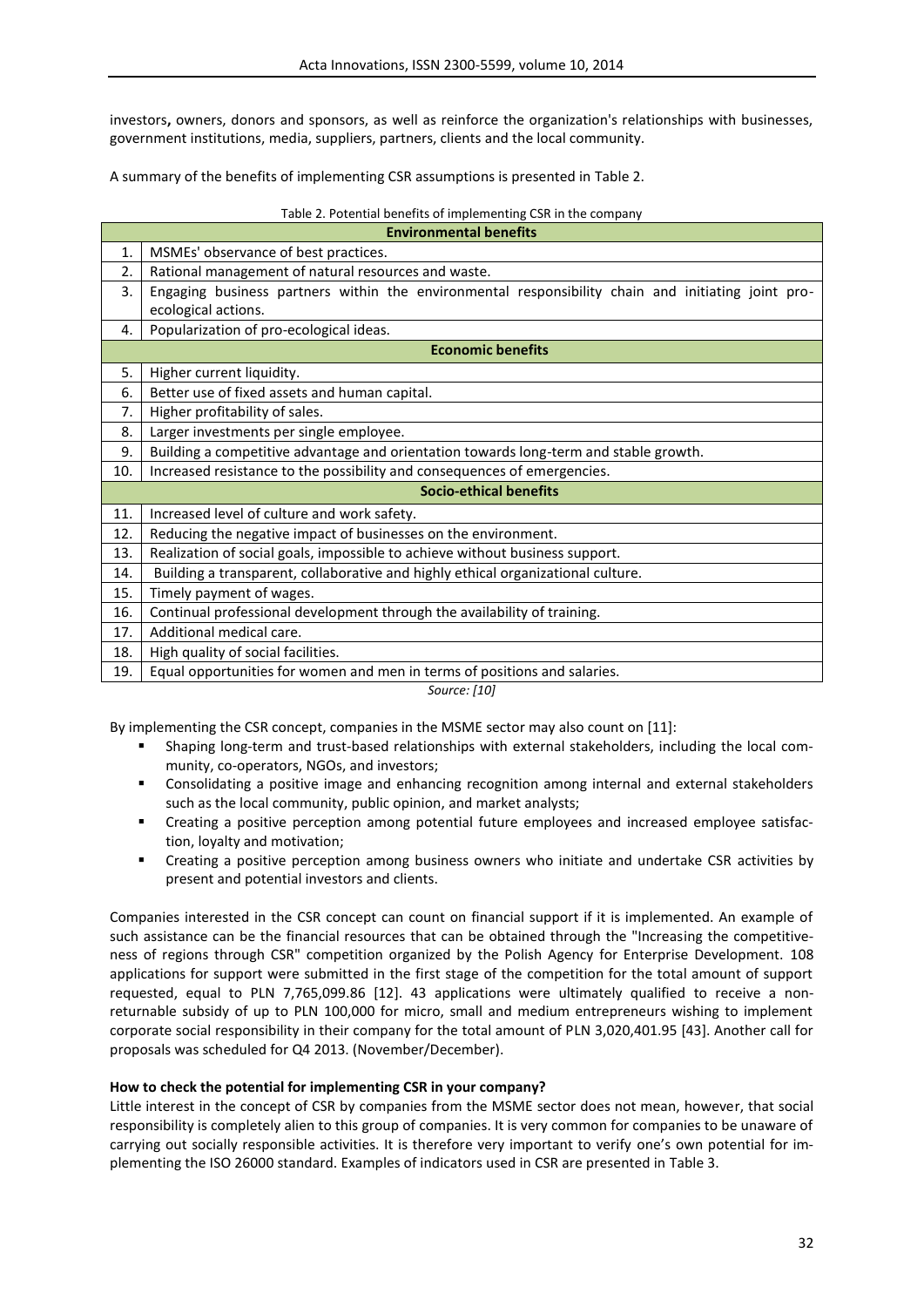| <b>Economic indicators</b> |                                                                                                                                                      |  |  |  |  |  |  |
|----------------------------|------------------------------------------------------------------------------------------------------------------------------------------------------|--|--|--|--|--|--|
| 1.                         | Investment indicator (capital expenditure as % of revenue).                                                                                          |  |  |  |  |  |  |
| 2.                         | Innovativeness (new products/total products).                                                                                                        |  |  |  |  |  |  |
| 3.                         | Spending on R&D/revenue.                                                                                                                             |  |  |  |  |  |  |
|                            | <b>Ecological indicators</b>                                                                                                                         |  |  |  |  |  |  |
| 4.                         | GWP (Global Warming Potential): total greenhouse gas emissions (as defined by the Kyoto Protocol) in<br>tons of CO <sub>2</sub> equivalent.          |  |  |  |  |  |  |
| 5.                         | Recycled waste/generated waste (recycling).                                                                                                          |  |  |  |  |  |  |
| 6.                         | Number of violations of environmental standards.                                                                                                     |  |  |  |  |  |  |
| 7.                         | Value of investments reducing the impact on the environment/total investment value.                                                                  |  |  |  |  |  |  |
| 8.                         | Ecoproductivity indexes (e.g. the number of materials produced/the number of raw materials used - the<br>so-called dematerialization of production). |  |  |  |  |  |  |
|                            | <b>Employee indicators</b>                                                                                                                           |  |  |  |  |  |  |
| 9.                         | Average pay for women/average pay for men in each grade.                                                                                             |  |  |  |  |  |  |
| 10.                        | Salary spread (the ration of the average for 5% of the highest earners combined with management/the<br>average for 5% of the lowest earners).        |  |  |  |  |  |  |
| 11.                        | Number of employees dismissed with a security program/number of all dismissals.                                                                      |  |  |  |  |  |  |
| 12.                        | The ratio of the training budget and annual operating costs.                                                                                         |  |  |  |  |  |  |
| 13.                        | Total number of training hours in total/number of hours of ethical business training.                                                                |  |  |  |  |  |  |
| 14.                        | Number of employees involved in the training/total number of employees.                                                                              |  |  |  |  |  |  |
| 15.                        | Number of training hours per 1 employee in each category (managerial staff, workers).                                                                |  |  |  |  |  |  |
| 16.                        | % of total female employees in relation to men /% of women in managerial positions in relation to men.                                               |  |  |  |  |  |  |
| 17.                        | Percentage of employees affiliated in trade unions.                                                                                                  |  |  |  |  |  |  |
| 18.                        | Number of newly recruited employees/total number of employees.                                                                                       |  |  |  |  |  |  |
| 19.                        | Number of employees with intranet - Internet access / total number of employees.                                                                     |  |  |  |  |  |  |
|                            | <b>Work safety indicators</b>                                                                                                                        |  |  |  |  |  |  |
| 20.                        | Hospitalization incidents/number of employees.                                                                                                       |  |  |  |  |  |  |
| 21.                        | Hours of sick leave/hours worked.                                                                                                                    |  |  |  |  |  |  |
| 22.                        | Number of car accidents during work/number of kilometers traveled.                                                                                   |  |  |  |  |  |  |
|                            | <b>Indicators of social involvement</b>                                                                                                              |  |  |  |  |  |  |
| 23.                        | Funds intended for social investments (according to the priorities: sport, health, learning, environmental<br>protection, etc.).                     |  |  |  |  |  |  |
| 24.                        | Number of projects received from social organizations/number of projects completed.                                                                  |  |  |  |  |  |  |
| 25.                        | Number of hours worked for the local community/number of hours worked.                                                                               |  |  |  |  |  |  |
| 26.                        | Amount of local taxes and fees (commune)/total income of the commune.                                                                                |  |  |  |  |  |  |
| 27.                        | Financial subsidies of charitable nature as% of gross profit.                                                                                        |  |  |  |  |  |  |

## Table 3. Examples of indicators used in CSR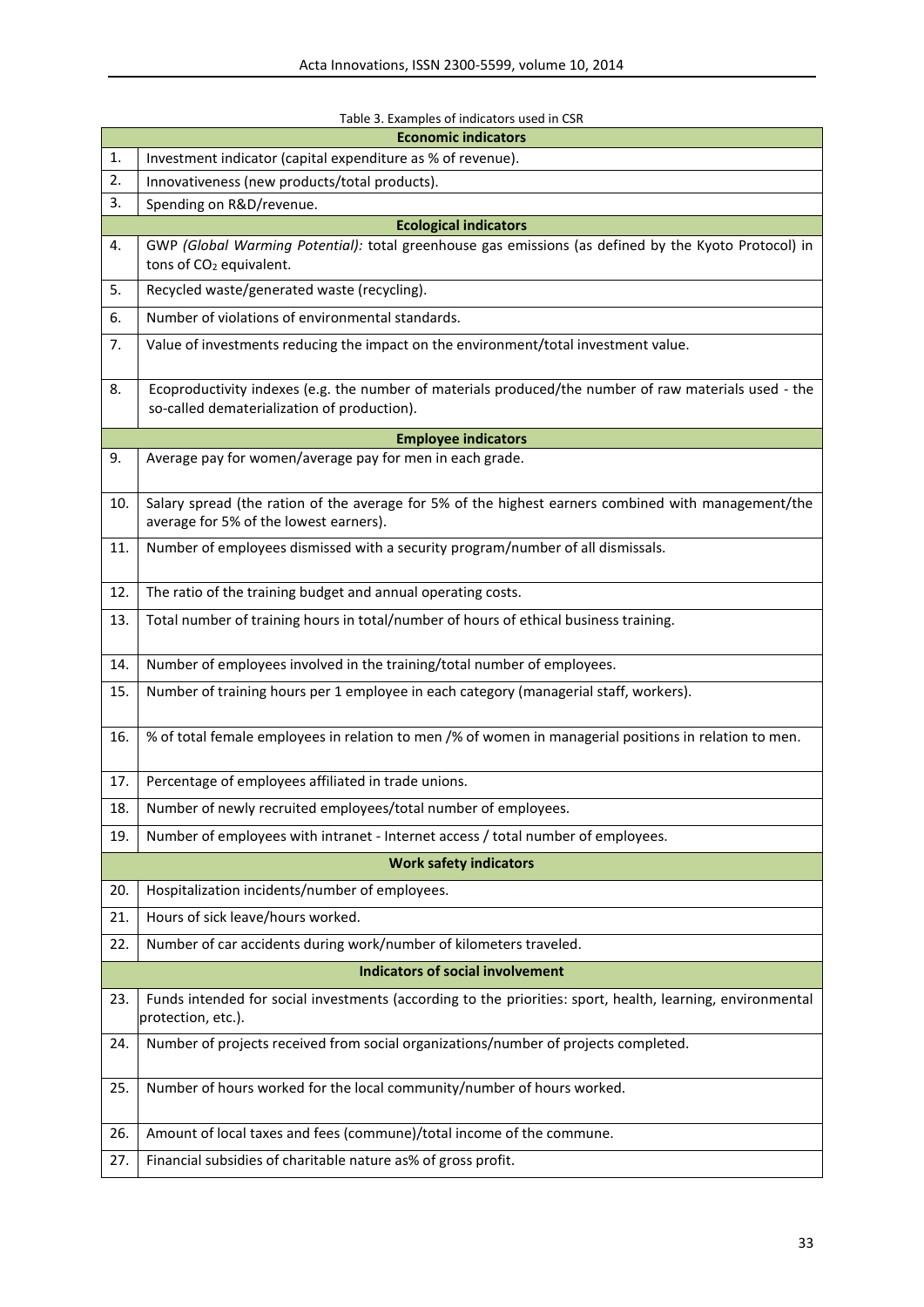| 28. | Amount of money collected by employees/amount of money contributed by the company - transferred<br>for socially useful purposes. |
|-----|----------------------------------------------------------------------------------------------------------------------------------|
|     | Indicators for relationships with business partners                                                                              |
|     | 29. Number of jobs supported at the suppliers (turnover with suppliers/supplier performance).                                    |
|     | 30. Average time for paying invoices to suppliers.                                                                               |
|     | 31. Number of suppliers taking part in a meeting concerning company strategy/total number of suppliers.                          |
| 32. | Number of complaints acknowledged/number of complaints filed.                                                                    |

*Source: [14]*

The above indicators should be adjusted to the company's business profile and size. Although CSR is a relatively new direction for the Polish MSME sector, the basic laws and mechanisms for managing this enterprise group can be universal for companies from different sectors. Depending on the type, size, and organizational culture, the implementation of the CSR concept may take a more or less formalized form. A helpful tool for implementing ISO 26000 assumptions is to act based on the Deming's PDCA (Plan-Do-Check-Act) model, as shown in Figure 1.



The stages of implementation of the CSR strategy based on the model are as follows [16]:

- $\blacksquare$  Plan (P),
- Do (D),
- $\blacksquare$  Do (D)/Check (C),
- $\blacksquare$  Check (C)/Act (A).

# **PLAN (P)**

## **STAGE I: Defining the context, priorities, opportunities and risks, and stakeholders**

Identify what the CSR means for the company, what kind of practices for which it can be held accountable from the perspective of stakeholders like the owner, employees, clients, suppliers, subcontractors, local communities, administration, and the broadly understood environment. It is important at this stage to define the conceptual scope accordingly. The guidelines indicated in the previously discussed ISO 26000 standard can be helpful with analyzing the thematic scope of CSR. It should be emphasized, however, that the importance of areas defined in the standard depends on the type and size of the business, the industry, the market situation,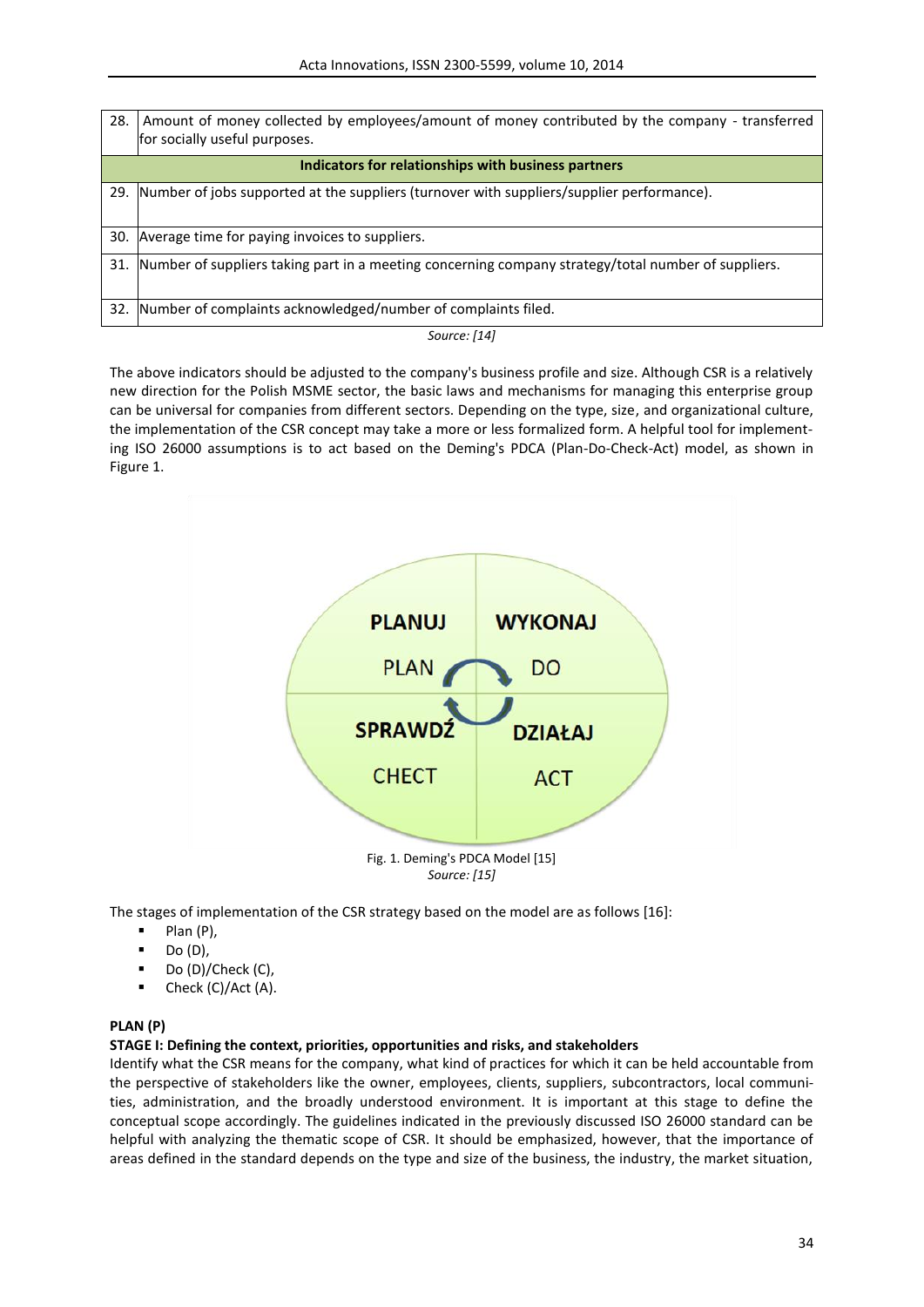the company's strategy, and the situation and strategy of the whole supply chain in which the MSME operates, as there is no one suitable method for selecting CSR areas.

#### **STAGE II: Dialogue with stakeholders**

Discussions should take place through an information meeting during which the organization's approach towards CSR will be explained to the stakeholders, and mutual expectations regarding the dialogue and cooperation will be established. This stage also covers the assessment made by stakeholders in each CSR area by identifying positive and negative CSR practices in the business organization's operation.

#### **STAGE III: Analysis of the results and selection of areas for in-depth analysis**

This stage occurs after the information meeting, when it is proposed to organize a follow-up meeting, presenting the products and/or services affecting the stakeholders and the areas in which the stakeholders can significantly influence the functioning and effectiveness of the organization or of its development objectives. The result of the meetings with stakeholders should be the identification of important areas that will require further in-depth analysis.

### **STAGE IV: Risk analysis and assessment**

This stage involves the selection of priority areas for CSR to manage, such as setting common priority areas for organizations and stakeholders, including opportunity and risk areas, and identifying areas where priorities differ, leading to further dialogue, analysis, and measures.

### **DO (D)**

#### **STAGE V: Establishing the necessary measures, procedures, goals**

Sustainable development policies should be defined based on previously identified priority areas of the CSR policy. Regarding selected aspects of CSR and the established policy, the company should define a specific range of activities to support the successful implementation of a policy aimed at exploiting opportunities and avoiding risks in the areas of sustainable development. It is also necessary to clarify the objectives, definitions, tools, resources, and manner of monitoring the implementation of the sustainable development policy. It is worth remembering that the determination of the policy/principles regarding important sustainability issues will result in the widespread communication of them, both to the organization and to the stakeholders. Effective monitoring of the implementation of the sustainable development policy makes it possible to establish the so-called *Key Sustainability Indicators* concerning the status and implementation level of the objectives assumed. They can be identified using *Key Performance Indicators* (KPI) or *Key Risk Indicators* (KRI) examples:

- The number and the scope of CSR trainings,
- The number of employee initiatives,
- **The number and scope of the initiatives implemented, jointly defined with the stakeholders,**
- The safety level of the processes/results of OHS monitoring,
- The energy consumption per product (in production) or quantity (value) of the services delivered,
- The number of customer complaints,
- The cost of the advertised products.
- **F** The number and the amount of environmental penalties.

#### **STAGE VI: Communication of results and goals**

Communication manifests itself in readiness to communicate the adopted strategy to the stakeholders, especially owners and employees, and subsequent commencement of external communication through a web site, conferences/meetings with stakeholders, letters to stakeholders, and sponsorship actions. A more advanced form of information about one's CSR activities is formal social reporting, the essence of which is reliability. In a well-prepared report, the organization's image and impacts should be presented in an objective manner and allow the recipients to follow the progress of the implementation of the adopted policies. It is therefore necessary to specify precisely the indicators and methods of collecting data in the organization.

## **DO (D) / CHECK (C)**

#### **STAGE VII: Implementation of the system**

An important element of implementation is establishing a process of systematically monitoring results and management decision making regarding the assessment of the efficiency and effectiveness of achievement of the objectives. If reporting, internal audits, or internal controls discover a violation of the established policies, processes or method of operation such as good practices, then a corrective action path should be established.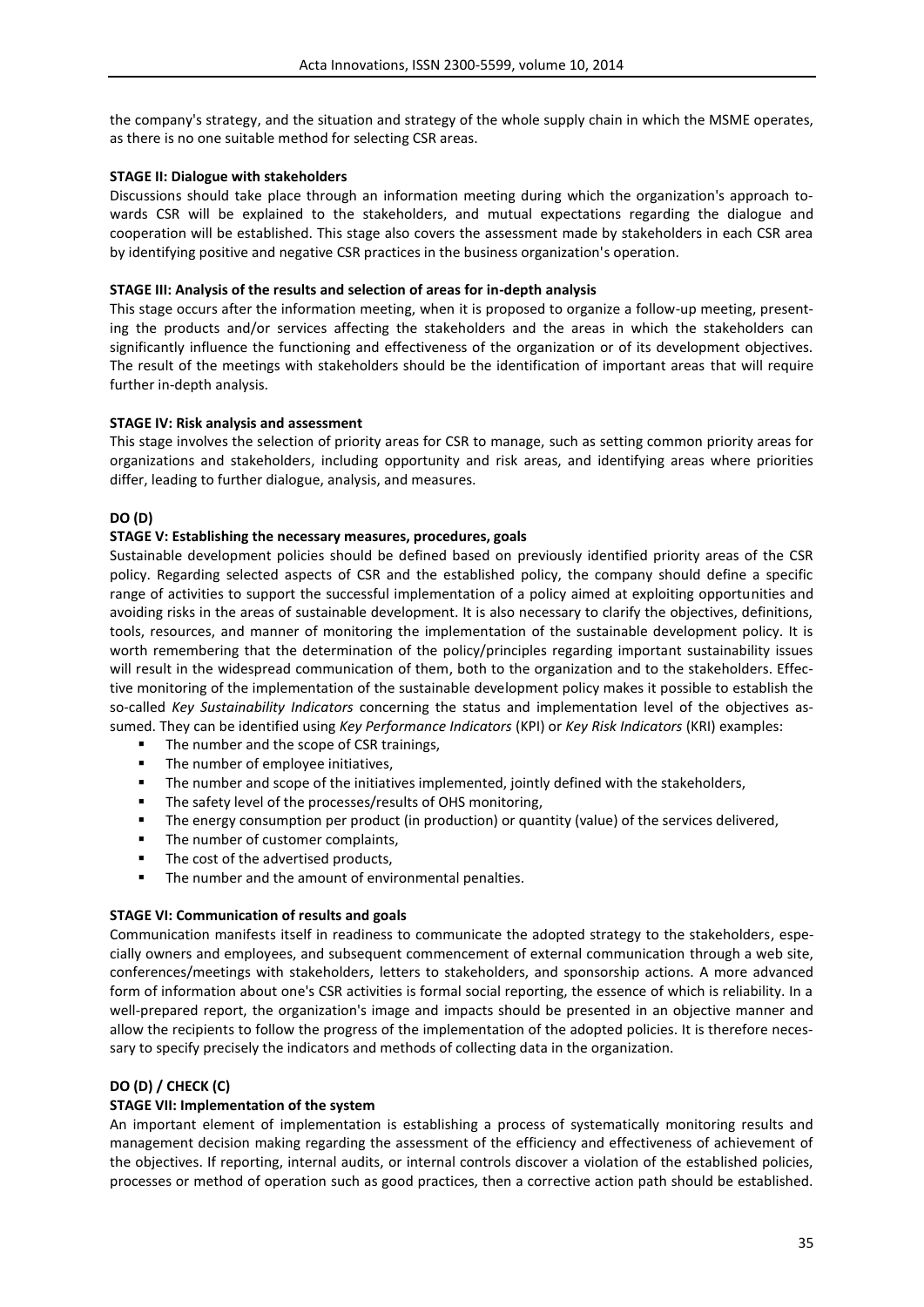The implementation of the CSR concept also requires the establishment of a sustainable development/CSR training path for newly recruited employees, and bilateral communication with suppliers and subcontractors throughout the entire supply chain of the organization.

## **CHECK (C)/ACT (A)**

## **STAGE VIII: Management (PDCA)**

Due to the interconnection and mutual interpenetration of the implementation stage with the management stage, it is difficult to unequivocally separate them. It is worthwhile to follow external changes of the market, stakeholders, public opinion, awareness, and the legal requirements, as well as management priorities in defining the strategies and goals.

The planning of the corporate social responsibility strategy, which should be developed by companies seeking to build trust in their business activities, should consider its multidimensional approach. The levels of corporate social responsibility strategies building are shown in Table 2.

| <b>Detailed objectives</b><br><b>Main objective</b>                                                         |                                                                                                                                                                                                                                                                                                                                                                                                                                                                                                                        |  |  |  |  |
|-------------------------------------------------------------------------------------------------------------|------------------------------------------------------------------------------------------------------------------------------------------------------------------------------------------------------------------------------------------------------------------------------------------------------------------------------------------------------------------------------------------------------------------------------------------------------------------------------------------------------------------------|--|--|--|--|
| Level 1                                                                                                     |                                                                                                                                                                                                                                                                                                                                                                                                                                                                                                                        |  |  |  |  |
| Obeying legal obligations                                                                                   | Achieving economic stability, profitability and growth, in ac-                                                                                                                                                                                                                                                                                                                                                                                                                                                         |  |  |  |  |
|                                                                                                             | cordance with the applicable law.                                                                                                                                                                                                                                                                                                                                                                                                                                                                                      |  |  |  |  |
|                                                                                                             | Level 2                                                                                                                                                                                                                                                                                                                                                                                                                                                                                                                |  |  |  |  |
| Building and protecting the company's<br>reputation                                                         | Reinforcement of social commitment through the corporate<br>social responsibility policy:<br>respect for human rights (prohibition of child labor,<br>$etc.$ );<br>compliance with labor rights (OSH, fair pay, etc.);<br>environmental protection;<br>■<br>anti-corruption policies and regulations;<br>٠<br>transparency of information about own activities;<br>٠<br>respect for the client through the quality and safety of<br>٠<br>products and services, good marketing practices (in-<br>cluding advertising). |  |  |  |  |
| Level 3                                                                                                     |                                                                                                                                                                                                                                                                                                                                                                                                                                                                                                                        |  |  |  |  |
| Creation of a distinctive corporate model<br>Treatment of CSR as a corporate distinction; philanthropic and |                                                                                                                                                                                                                                                                                                                                                                                                                                                                                                                        |  |  |  |  |
|                                                                                                             | charitable activities, sponsorship.                                                                                                                                                                                                                                                                                                                                                                                                                                                                                    |  |  |  |  |

#### Table 2. The levels of corporate social responsibility strategies building

*Source: [17]*

As mentioned earlier, building and implementing a corporate social responsibility strategy can be a source of competitive advantage for a business. This is done by developing the strategic objectives and social tasks outlined in Table 3, which should then be published, enabling the public to control the degree of their implementation.

The smaller interest in CSR practices in the MSME sector can be attributed not so much to the lack of confidence in the assumptions of CSR, but rather to the lack of awareness that CSR activities are already taking place in an enterprise. Very often the implementation of the CSR standard is associated with the large workloads and financial expenses that companies would have to bear for their social responsibility. This is a very misleading conviction. As illustrated by the examples presented in the next part of the paper, social responsibility does not have to cost a lot. It is worth checking to see if there are measures already taking place in the company that are part of the concept of CSR. It may turn out that there is not much missing for a given company to be considered socially responsible. When self-analyzing the level of implementation of CSR ideas, a survey can be a helpful tool for companies to assess their social responsibility in key areas (Table 3).

Table 3. An example of a survey allowing to check the potential for implementing CSR assumptions

| 1-no activity | - | - | 5- high commit-<br>ment |
|---------------|---|---|-------------------------|
|               |   |   |                         |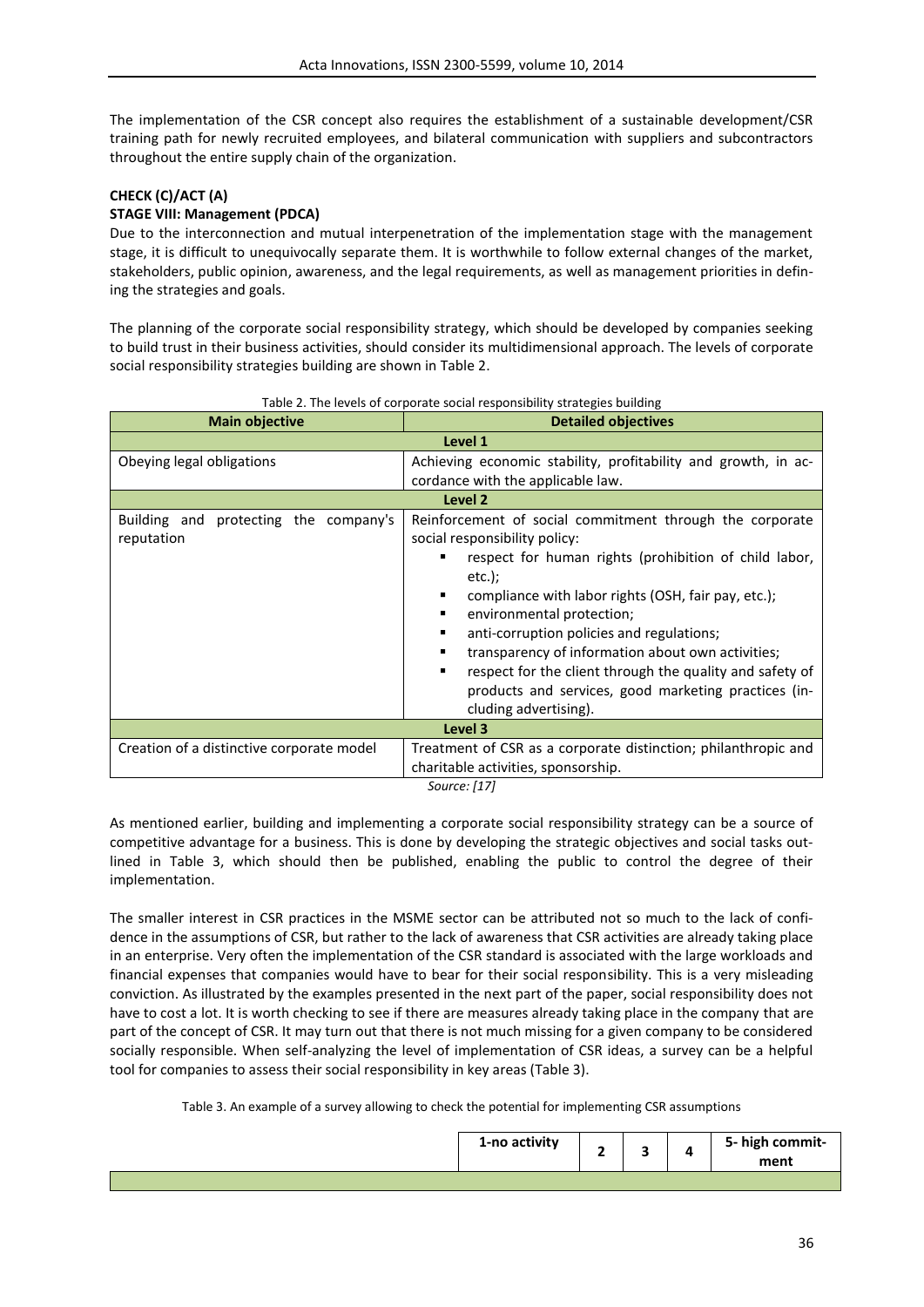|     | Ι.                                                                                                                                                                                                             | <b>ORGANIZATIONAL ORDER</b>                |
|-----|----------------------------------------------------------------------------------------------------------------------------------------------------------------------------------------------------------------|--------------------------------------------|
| 1.  | The company clearly sets out the division of<br>tasks and responsibilities for the employees.                                                                                                                  |                                            |
| 2.  | The company honors honesty, reliability,<br>timeliness and merchant honesty.                                                                                                                                   |                                            |
| 3.  | Clearly defined rules of selection and divi-<br>of<br>sion<br>responsibilities<br>among<br>the<br>managerial staff make it impossible for the<br>company to have a conflict of interest.                       |                                            |
| 4.  | The company does not accept corruption.                                                                                                                                                                        |                                            |
| 5.  | In the company, the decisions are made<br>transparently (there are clear rules for par-<br>ticipation in training, bonuses, information<br>about the impact and the approach towards<br>environmental issues). |                                            |
|     | П.                                                                                                                                                                                                             | <b>HUMAN RIGHTS</b>                        |
| 6.  | There are procedures and mechanisms in<br>functioning in the company, used for report-<br>ing violations of human rights.                                                                                      |                                            |
| 7.  | Management/decision-making<br>positions<br>include both women and men in the compa-<br>ny, based on their qualifications and<br>professional experience.                                                       |                                            |
| 8.  | The company only cooperates with suppliers<br>and business partners who do not violate<br>human rights.                                                                                                        |                                            |
| 9.  | All company employees are treated in the<br>same way, regardless of age, sex, disability,<br>etc.                                                                                                              |                                            |
| 10. | The management/owners of the company<br>are in dialogue with workers' representa-<br>tives, such as workers' councils or trade<br>unions.                                                                      |                                            |
|     | Ш.                                                                                                                                                                                                             | <b>PRACTICE ASSOCIATED WITH EMPLOYMENT</b> |
| 11. | Employees have the opportunity to partici-<br>pate in training sessions that take place<br>during work. Employees can decide on the<br>subject and type of training, which are free<br>of charge.              |                                            |
| 12. | The company observes the laws and regula-<br>tions on the physical work conditions and<br>occupational health and safety and hygiene<br>above the required legal norms                                         |                                            |
| 13. | The company employs employees based on<br>lawful contracts, with emphasis on the rights<br>of minors                                                                                                           |                                            |
| 14. | Employees meet the obligations specified in<br>the employment contracts concluded with<br>the employer                                                                                                         |                                            |
| 15. | Salaries and other benefits are paid to em-<br>ployees on a timely basis                                                                                                                                       |                                            |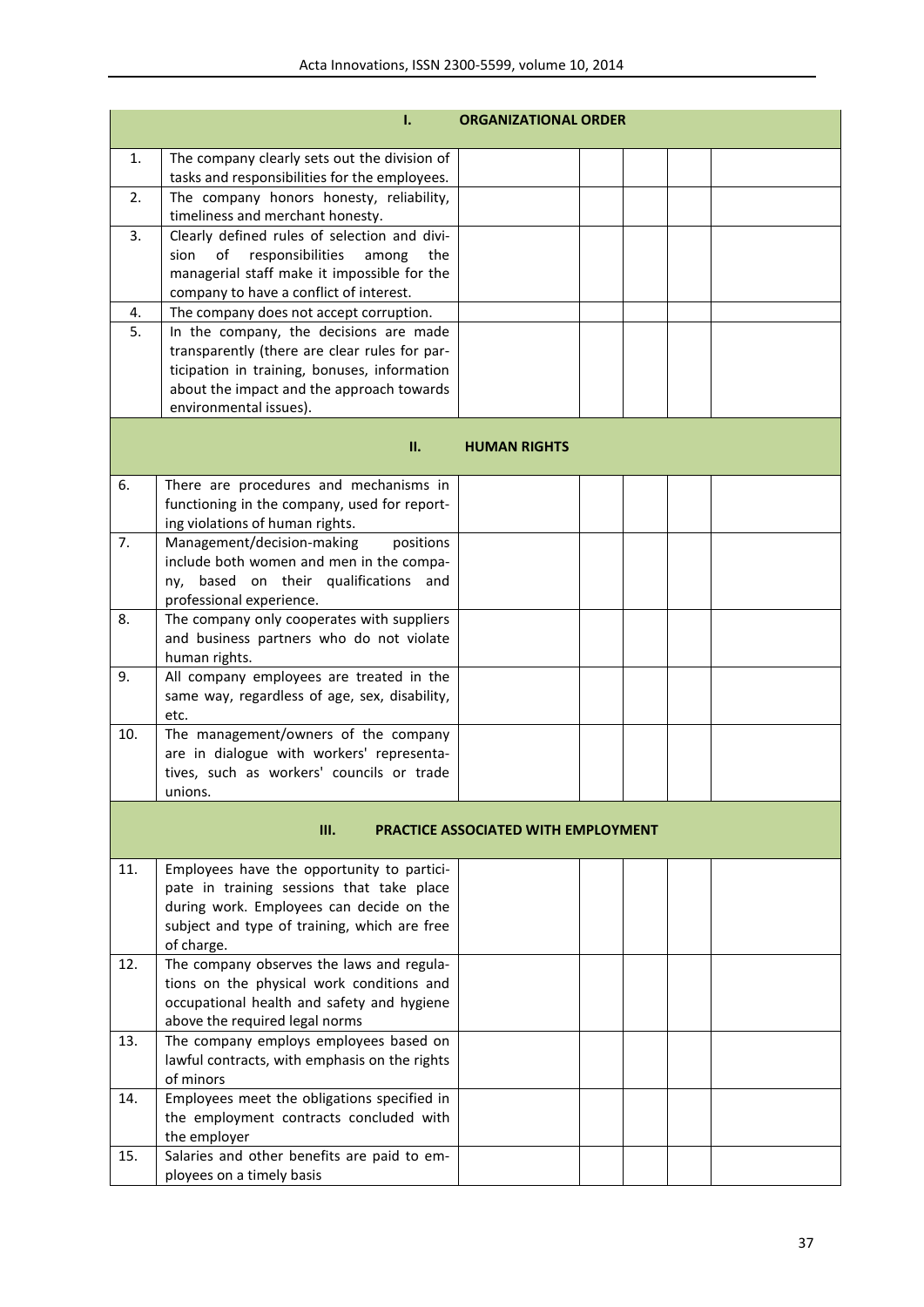| IV.<br><b>THE ENVIRONMENT</b> |                                                                                                                                                                                                                                                                                                |                                    |  |  |  |  |  |
|-------------------------------|------------------------------------------------------------------------------------------------------------------------------------------------------------------------------------------------------------------------------------------------------------------------------------------------|------------------------------------|--|--|--|--|--|
| 16.                           | The company is trying to reduce consump-<br>tion of utilities, for example by using energy-<br>efficient equipment, installing aerators on<br>taps, modernizing and implementing new<br>technological solutions, reducing raw mate-<br>rials and energy consumption, etc.                      |                                    |  |  |  |  |  |
| 17.                           | The company promotes pro-ecological be-<br>havior both among its employees, suppliers,<br>as well as business clients.                                                                                                                                                                         |                                    |  |  |  |  |  |
| 18.                           | The company segregates waste and tries to<br>reduce waste.                                                                                                                                                                                                                                     |                                    |  |  |  |  |  |
| 19.                           | The company diversifies its energy sources,<br>for example, by utilizing renewable energy<br>sources.                                                                                                                                                                                          |                                    |  |  |  |  |  |
| 20.                           | The company conducts ongoing monitoring<br>and implements regulations on its negative<br>impact on the environment.                                                                                                                                                                            |                                    |  |  |  |  |  |
|                               | V.                                                                                                                                                                                                                                                                                             | <b>HONEST OPERATIONAL PRACTICE</b> |  |  |  |  |  |
| 21.                           | All employees are advised on how they<br>should behave in situations when they see<br>corruption attempts.                                                                                                                                                                                     |                                    |  |  |  |  |  |
| 22.                           | The company has developed and follows a<br>special document, such as a code, which<br>contains written ethical principles and<br>goodwill.                                                                                                                                                     |                                    |  |  |  |  |  |
| 23.                           | All employees are kept informed of how they<br>should behave in situations of ethical viola-<br>tions by co-workers, suppliers, or business<br>clients.                                                                                                                                        |                                    |  |  |  |  |  |
| 24.                           | The company in its business is driven by<br>honesty, such as not defaming competition,<br>not playing on emotions (especially regard-<br>ing children).                                                                                                                                        |                                    |  |  |  |  |  |
| 25.                           | The company is honest towards its contrac-<br>tors, suppliers, subcontractors, e.g. through<br>timely payments, ongoing communication<br>and compliance with the terms of the con-<br>ducted agreements                                                                                        |                                    |  |  |  |  |  |
|                               | VI.<br><b>CONSUMER ISSUES</b>                                                                                                                                                                                                                                                                  |                                    |  |  |  |  |  |
| 26.                           | The company openly informs about its activi-<br>ties and the products/services offered in a<br>complete, clear and truthful manner, also in<br>crisis situations, accidents, etc.                                                                                                              |                                    |  |  |  |  |  |
| 27.<br>28.                    | Information about the company's prod-<br>ucts/services is publicly available and does<br>not contain hidden provisions, it is clear and<br>understandable for all, and it provides a fair<br>report of the parameters of the prod-<br>ucts/services.<br>The company has and follows the proce- |                                    |  |  |  |  |  |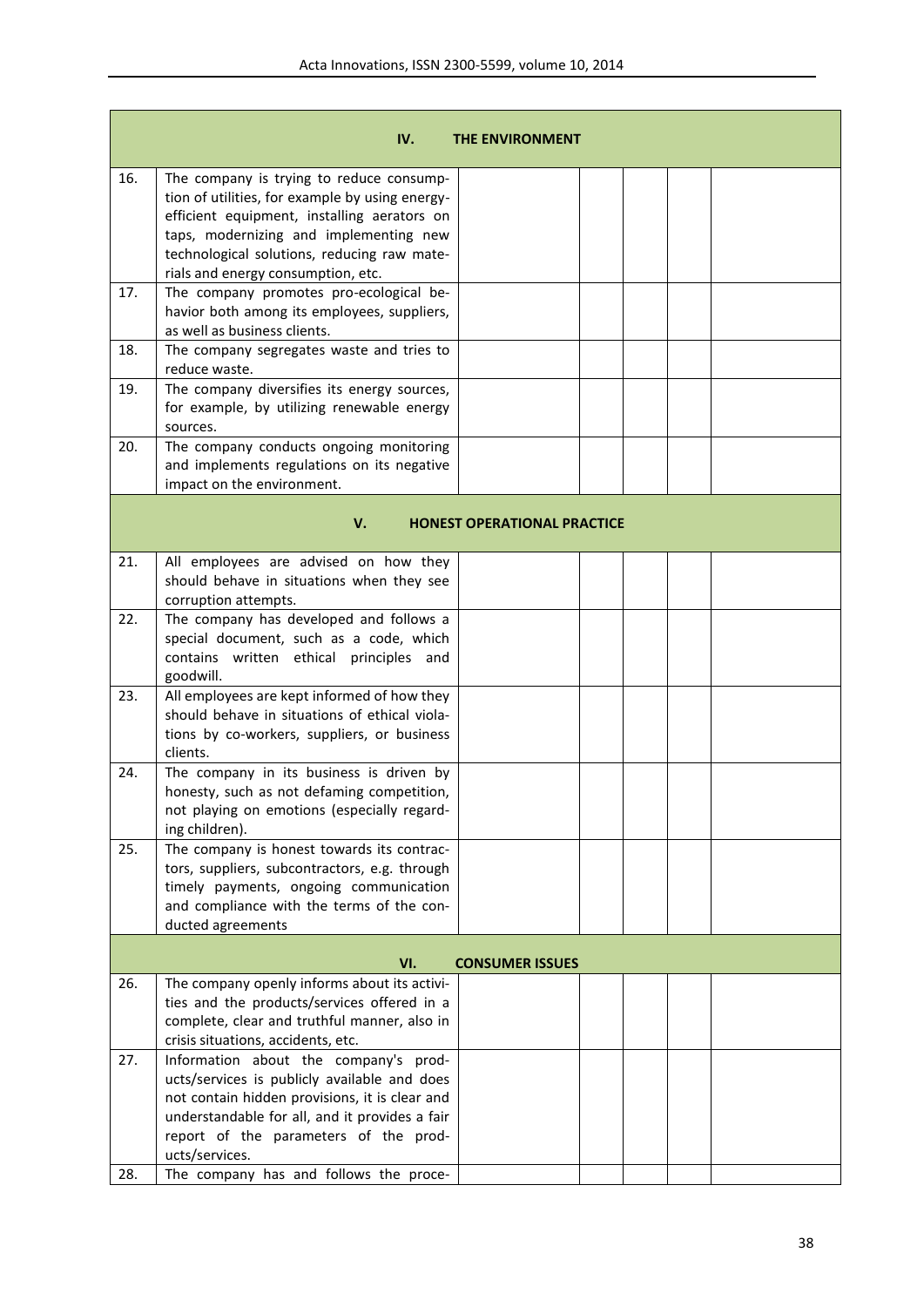|     | dures for quality, timeliness of customer<br>service, complaints                                                                                                                                                                                                              |  |  |  |
|-----|-------------------------------------------------------------------------------------------------------------------------------------------------------------------------------------------------------------------------------------------------------------------------------|--|--|--|
| 29. | The company conducts client satisfaction<br>surveys, it is open to clients' remarks.                                                                                                                                                                                          |  |  |  |
| PM. | The company adapts some of its prod-<br>ucts/services to the needs of the disabled,<br>the elderly, immigrants, etc. (the so-called<br>disadvantaged groups).                                                                                                                 |  |  |  |
|     | VII.<br>DEVELOPMENT OF THE SOCIETY AND LOCAL COMMUNITY INVOLVEMENT                                                                                                                                                                                                            |  |  |  |
| 31. | The company supports the local labor mar-<br>ket (first employing people from the<br>immediate surroundings).                                                                                                                                                                 |  |  |  |
| 32. | The company grants financial assistance to<br>selected groups, social organizations and<br>institutions.                                                                                                                                                                      |  |  |  |
| 33. | The company supports the local community<br>in difficult situations, such as during natural<br>disasters, catastrophes and other unfore-<br>seen random events.                                                                                                               |  |  |  |
| 34. | The company engages in dialog with the<br>local community, considering its needs and<br>opinions in its activities                                                                                                                                                            |  |  |  |
| 35. | The company is involved in the local com-<br>munity's life, for example through local<br>government activity (city, district, commune<br>council/authorities) and the transfer of its<br>business knowledge and skills to support the<br>development of their community, etc. |  |  |  |

The result is obtained by commenting on the statements presented on a scale from 1 to 5, with 1 signifying total lack of activity/involvement, and 5 signifying high involvement and accomplishment of comprehensive measures in this area. In the case of companies that interfere with the environment, such as dealing with waste management or utilizing renewable energy sources, it is also recommended to develop a list of statements in specific areas, especially in areas including environmental and social issues.

# **Examples of good CSR practices in MSMEs [18]**

*Piekarnia-Cukiernia Antoni Bończyk from Katowice Antoni Bończyk Confectionery*

This is a family business with 65 employees and has operated on the market since 1971. The company is known for its taste, strong tradition, and its use of home recipes and novelties from world bakery and confectionery events. In addition, the company has been supporting the needy and helping the poor for years. Organizations constantly supported by the BOŃCZYK Confectionery include:

- The Disability Relief Association "SKARBEK" in Mysłowice,<br>■ The Special Education Center of the Congregation of the
- The Special Education Center of the Congregation of the Sisters of Mercy of St. Charles Borromeo in Mysłowice,
- The Children's Residential Unit "ZAKĄTEK" in Katowice,
- **The Cardinal Stefan Wyszyński Junior High School No. 5 in Mysłowice,**
- The Cordis Hospice Society in Katowice,
- **F** The Temporary Shelter for Homeless Men in Mysłowice,
- The Parish of Our Lady of Sorrows in Mysłowice-Brzęczkowice,
- The "Zdążyć z Pomocą" Children's Foundation.

The aid provided for these organizations and associations manifests itself in the transfer of products and financial support. Very often the funds provided by the company are allocated to the treatment and rehabilitation of children that are seriously ill. In this case, care for the environment is manifested using ecological furnaces and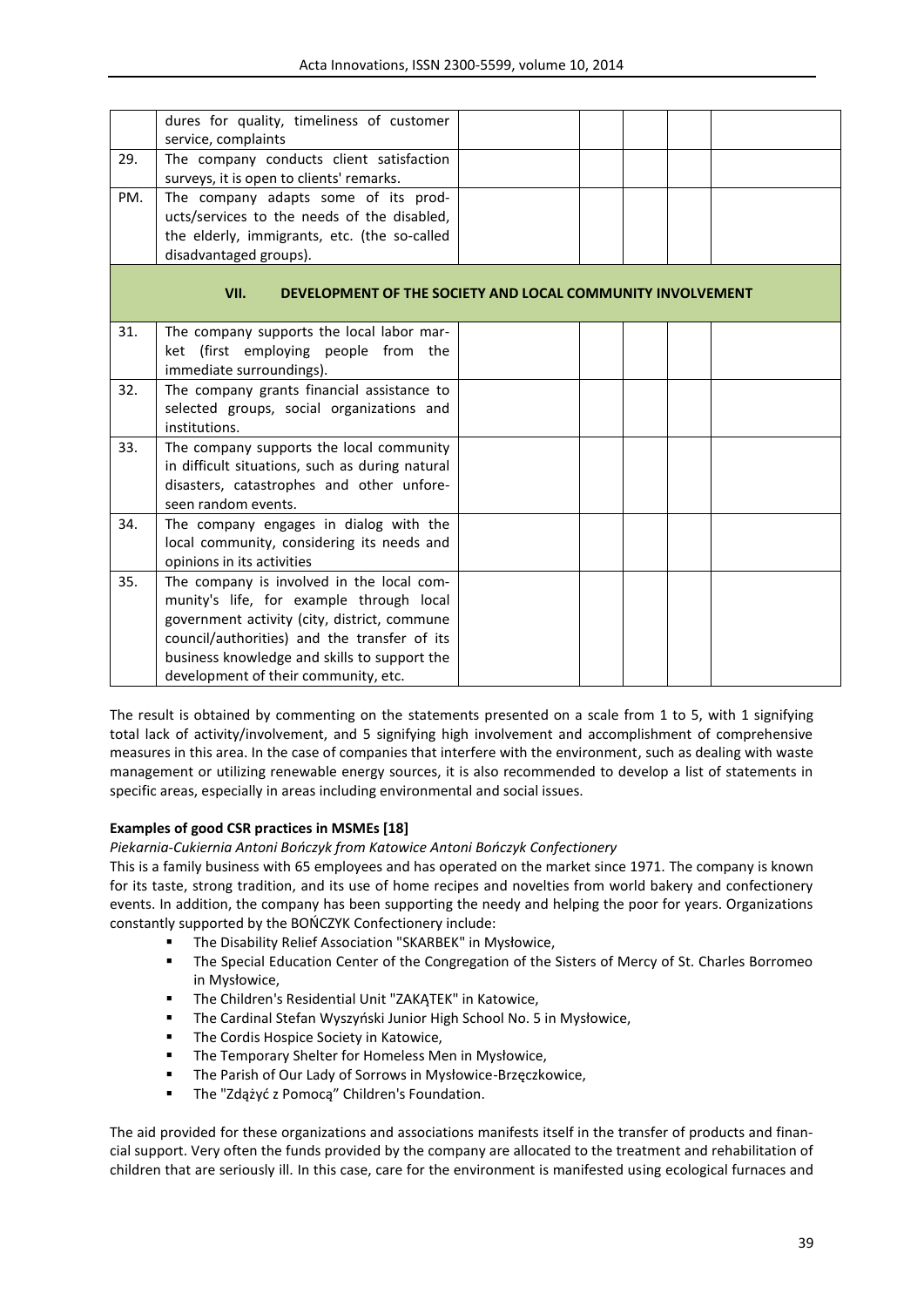ecological fuel. Of note is also the innovative solution of EkoBlok, which is a device that absorbs harmful substances contained in gas and oil fumes from baking furnaces.

# *G.T. SOBALA sp.j. Grażyna i Tadeusz Sobala from Wodzisław Śląski*

This family company has operated in the bakery and confectionery sector since 1978 and currently employees 53 people. The charity and philanthropy activities are mainly carried out by transferring bakery and confectionery products to the following centers:

- The "FAMILY" Charity Society in Wodzisław Śląski,
- The Caritas of the Katowice Archdiocese, St. Hyacinth and St. Francis's Workshop of Occupational Therapy in Wodzisław Śląski,
- The Caritas of the Opole Diocese, the Racibórz District,
- Special Schooling and Education Center in Wodzisław Śląski.

The implementation of the CSR assumptions is also made through the sponsorship of its own amateur football team, playing in the IV league in the Wodzisław Śląski poviat. The main activities in this field include purchasing of football uniforms, renting the football pitch, and organizing team integration events. The company also supports the Special Schooling and Education Center in Wodzisław Śląski by organizing free workshops on dough kneading, baking bread, and preparing sweet pastries. Educational workshops are also provided for other schools.

## *The Agricultural Production Cooperative "PRZEŁOM" in Mikołów - the BUJAKS*.

This company has been present in the local market since 1953 and it employs 90 people. The main activity of the cooperative is producing traditional meat products that are ecologically clean and completely manufactured in a natural way, according to the "from the field to the fork" principle. The cooperative supports three local sports clubs financially and through its products, including the "45 Bujaków" People's Sports Club, the "Sokół Orzesze" Municipal Sports Club, and the "Gwarek Ornontowice" Mining Sports Club.

Other practices in the CSR field include:

- Organizing, at one's own expense, the annual catering during the inauguration of the cultural season at Teatr Mały in Tychy;
- Supporting local pre-school facilities, schools and the Municipal Social Welfare Center in Mikołów;
- Covering the costs of construction of a sewage treatment plant and regular testing of the water discharged into the river, as well as the production of granular fertilizer from treated waste;
- Gradual afforestation of the undeveloped area of land that it occupies.

# *Hotel Polski Pod Bialym Orlem* [19]

This is one of the oldest hotels in Krakow and is located in the Zaułek Książąt Czartoryskich, next to St. Florian's Gate. CSR activities focus mainly on the pro-ecological policy, promotion of Polish culture and measures aimed at protecting national heritage. Major CSR measures include:

- Co-organization of the happening "Lipnickie Palmy w Krakowie" and the annual "O Złote Pióro" Calligraphy Competition for Children and Youth;
- Close cooperation with the Department of Information, Tourism and Promotion of the City of Kraków;
- Environmental protection solutions, including segregating waste, disposing used batteries, installing water-saving shower heads, aerators, thermo-valves, and motion sensors in public areas, reducing heat consumption in currently vacant rooms, utilizing mineral paints, cleaning with biodegradable cleaning agents, and training staff regularly in the field of environmental protection;
- Promoting pro-environmental activities among hotel guests, like offering a resignation from daily replacement of bed linen and towels, turning off all lights at the exit of a room with a single switch, using organic gray toilet paper instead of white (optional), putting used batteries in a special container at the reception, and segregating waste.

## *Kaczor Klimczyk Pucher Wypiór Law Firm (KKPW)* [20]

This is a law firm in which all employees are engaged in non-profit oriented activities that allow for practicing the law, but above all - it allows helping people in need and disadvantaged by fate. For many years, the law firm has undertaken the following activities:

 Support for the Polska Młodych Association, the Emaus Community and the Social and Educational Association "Kuźnia" from Balice, which supports equality of educational opportunities for children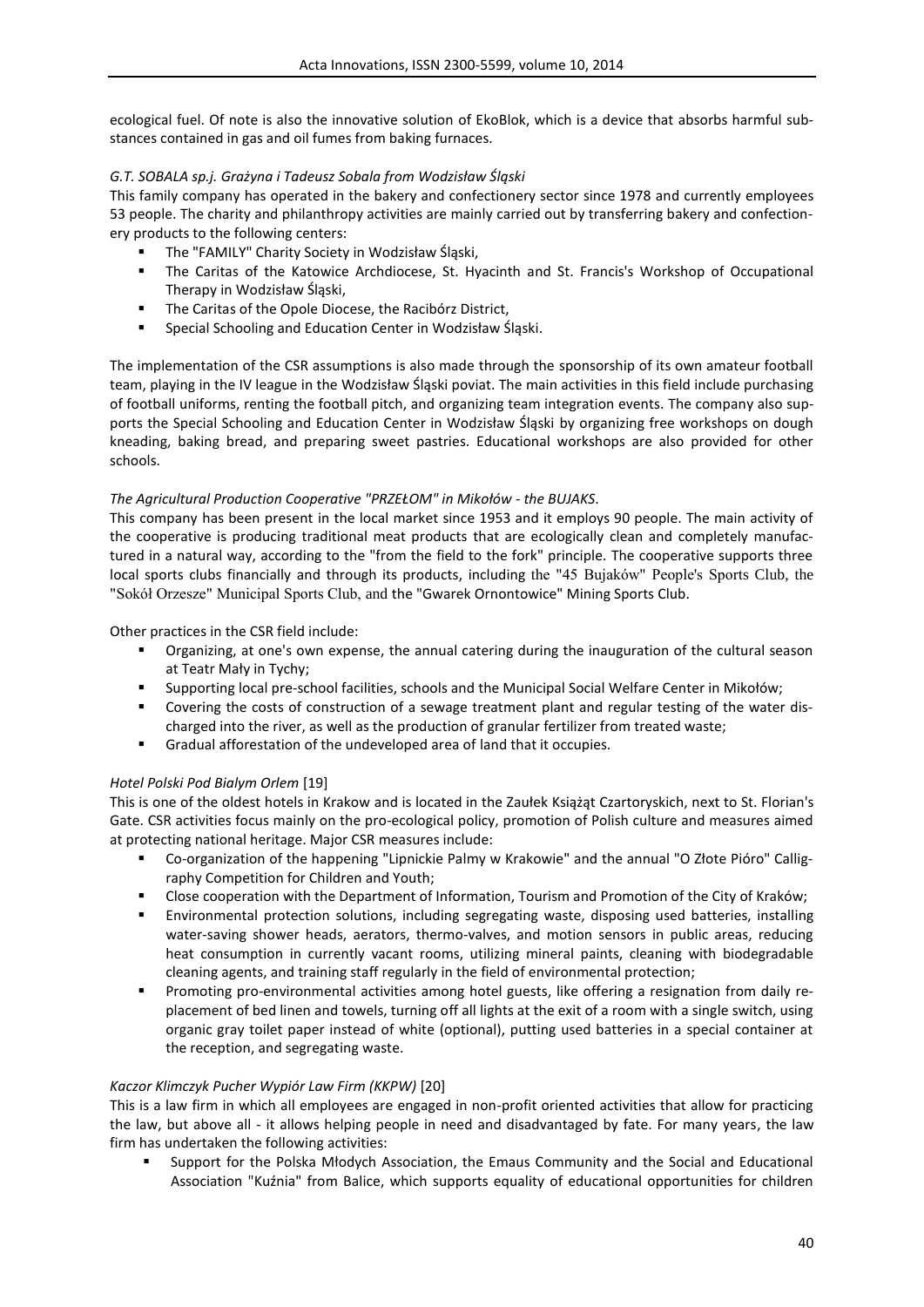and adolescents, helping children in difficult situations, organizing holidays and vacations, as well as actions aimed at maintaining national traditions and the development of a civil society;

A scholarship project for talented students and graduates of law faculties in Kraków and Warsaw.

## **Where to find information about CSR [21]? Organizations and Internet sources**

**Poland**

- Akademia Rozwoju Filantropii w Polsce *www.filantropia.org.pl*
- CentrumCSR.PL *www.centrumcsr.pl*
- Centrum Etyki Biznesu *www.cebi.pl*
- CSR Info *www.csrinfo.org*
- DNV *www.dnv.pl*
- Portal Dobry Biznes *www.dobrybiznes.info*
- Instytut Odpowiedzialnego Biznesu *www.iob.org.pl*
- Fundacja Rozwoju Kapitału Społecznego *www.frks.pl*
- Centrum Strategii i Rozwoju IMPACT *www.csri.org.pl*
- Kampanie Społeczne *www.kampaniespoleczne.pl*
- Forum Odpowiedzialnego Biznesu *www.fob.org.pl*
- Global Compact w Polsce *www.globalcompact.org.pl*
- Krajowa Izba Gospodarcza Fair Play *www.fairplay.pl*
- Portal Etyka Biznesu *www.etykabiznesu.pl*
- Liga Odpowiedzialnego Biznesu- *www.lob.org.pl*

#### **Europe**

- The European Commission (DG Employment) *http://ec.europa.eu/employment\_social/soc-dial/csr/*
- The European Commission (DG Enterprise *http://ec.europa.eu/enterprise/csr/ereb/ereb\_en.htm*
- CSR Europe *www.csreurope.org*
- CEE Bankwatch *www.bankwatch.org*
- Corporate Europe Observatory *www.corporateeurope.org*
- Karat Coalition *www.karat.org*
- European Coalition for Corporate Justice *www.corporatejustice.org*
- European Foundation for Social Inclusion *www.efis.org.pl*
- SOMO *www.somo.nl*
- Vaderegio *www.csrvaderegio.net*
- London Benchmarking Group *www.lbg-online.net*
- Eurosif, European Social Investment Forum *www.eurosif.org*

#### **World**

- Accountability (AA 1000) *www.accountability21.net*
- Business and Human Rights Resource Center *www.business-humanrights.org*
- Business in the Community *www.bitc.org.uk*
- Business Ethics Forum *www.managementlogs.com/business\_ethics.html*
- Business for Social Responsibility *www.bsr.org*
- Boston College Center for Corporate Citizenship *www.bcccc.net*
- CSR Wire *www.csrwire.com*
- DNV *www.dnv.com*
- OECD *www.oecd.org/department/0,2688,en\_2649\_34889\_1\_1\_1\_1\_1,00.html*
- OECD Watch *www.oecdwatch.org*
- Dow Jones Sustainability Index *www.sustainability-index.com*
- FTSE 4 Good *www.ftse.com*
- Ethical Corporation www.ethicalcorp.com
- Clean Clothes Campaign *www.cleanclothes.org*
- Global Compact *www.globalcompact.org*
- Global Compact Critics *www.globalcompactcritics.net*
- GRI (Global Reporting Initiative) *www.globalreporting.org/Home*
- Global Sullivan Principles *www.thesullivanfoundation.org/gsp/*
- Global Witness *www.globalwitness.org/*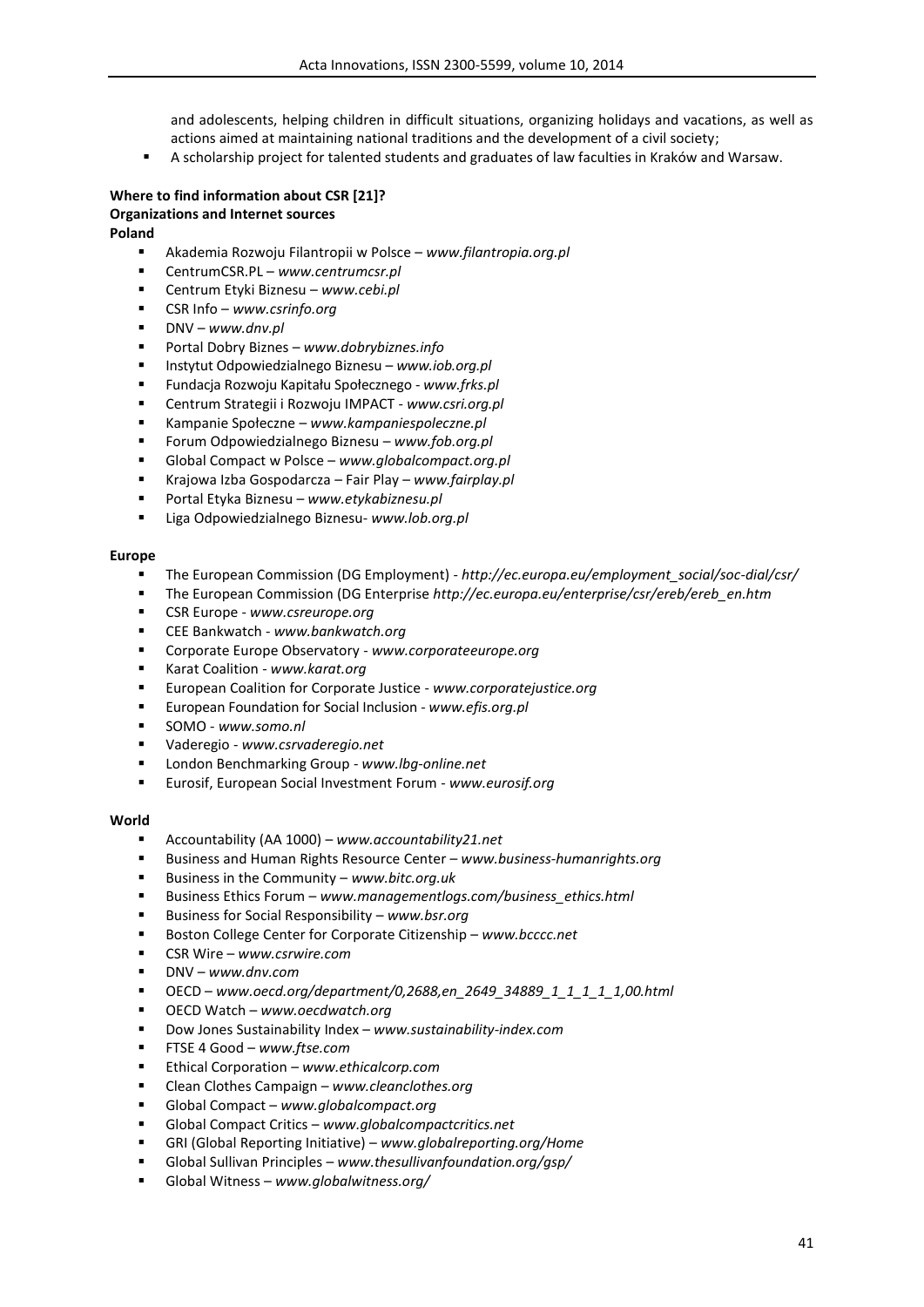- Good Corporation *www.goodcorporation.com*
- ISO Social Responsibility (ISO 26000) *www.iso.org/sr*
- International Business Leaders Forum *www.iblf.org*
- Mallen Baker Blog *www.mallenbaker.net/csr/*
- The European Business Network for CSR *www.csreurope.org*
- Social Accountability International (SA 8000) *www.sa8000.org*
- Codes of Conduct *www.codesofconduct.org*
- Ethical Corporation *www.ethicalcorp.com*
- Principles for Responsible Investment– *www.unpri.org*
- Business for Social Responsibility *www.bsr.org*
- World Business Council for Sustainable Development– *www.wbcsd.*

## **Compact publications**

- Adamczyk J., *Społeczna odpowiedzialność przedsiębiorstw. Teoria i praktyka*, Polskie Wydawnictwo Ekonomiczne 2008.
- Bartkowiak G., *Społeczna odpowiedzialność biznesu w aspekcie teoretycznym i empirycznym*, Difin S.A., Warszawa, 2011.
- Czerwonka M., *Inwestowanie społecznie odpowiedzialne*, Difin S.A., Warszawa, 2013.
- Gasparski W., *Biznes, etyka, odpowiedzialność*, Wydawnictwa Profesjonalne PWN, Warszawa, 2012.
- Jabłoński A., *Modele zrównoważonego biznesu. W budowie długoterminowej wartości przedsiębiorstw z uwzględnieniem ich społecznej odpowiedzialnośc*i, Difin S.A., Warszawa, 2013.
- Kisil A., *Zarządzanie przez odpowiedzialność. Podstawa odpowiedzialnego biznesu*, Difin S.A., Warszawa, 2013.
- Laszlo Ch., *Firma zrównoważonego rozwoju*, Studio Emka 2008.
- Pańków W., Rok B., Strumińska-Kutra M., Woźniaczko J., *Oblicza społecznej odpowiedzialności przedsiębiorstw*, Wydawnictwo Naukowe SCHOLAR, Warszawa, 2010.
- Rudnicka A., *CSR- doskonalenie relacji społecznych w firmie*, Oficyna a Wolters Kluwer business, Warszawa, 2012.
- Smith N.C., Lenssen G., *Odpowiedzialność biznesu. Teoria i praktyka*, Wydawnictwo Studio EMKA, Warszawa, 2009.
- Żemigała M., *Społeczna odpowiedzialność przedsiębiorstwa*, Wolters Kluwer 2007.

# **Bibliography**

[1] Słownik Języka Polskiego, http://sjp.pwn.pl

[2] Ministerstwo Gospodarki, Nowy Komunikat KE nt. CSR, http://www.mg.gov.pl/node/14786, dostęp dn. 13.10.2013r.

[3] Polski Komitet Normalizacyjny, ISO 26000Guidance on social responsibility Norma Międzynarodowa dotycząca odpowiedzialności społecznej, http://www.pkn.pl/iso-26000, dostęp dn. 13.10.2013r.

[4] http://asbiznesu.pl/component/content/article/35-aktualnoci/371-norma-iso-26000, dostęp dn. 13.10.2013r.

[5] Gasiński T., Piskalski G., Zrównoważony biznes. Podręcznik dla małych i średnich przedsiębiorstw, Przygotowany na zlecenie Ministerstwa Gospodarki, s. 65.

[6] Makuch Ł., Normy i standardy społecznej odpowiedzialności biznesu (CSR) Przewodnik po kluczowych standardach społecznej odpowiedzialności biznesu oraz relacjach i współzależnościach pomiędzy nimi zachodzących, Warszawa 2011, s. 11-13.

[7] ASM- Centrum Badań i Analiz Rynku Sp. z o.o., Badanie kadry zarządzającej w ramach projektu "Społeczna odpowiedzialność biznesu" – raport z I etapu badania, lipiec 2013, s. 12.

[8] Agencja Reklamowa Cumulus (2008), CSR, http://www.agencjacumulus.pl /index.php?mode=strona&id=9, dostęp dn. 13.10.2013r.

[9] Ch. Laszlo, Firma zrównoważonego rozwoju, Wydawnictwo Studio EMKA, Warszawa, 2008, s. 157.

[10] http://www.parp.gov.pl/index/index/1711, dostęp dn.20.10.2013r.

[11] http://www.odpowiedzialnafirma.pl/o-csr/korzysci-z-csr, dostęp dn. 21.10.2013r.

[12] Polska Agencja Rozwoju Przedsiębiorczości, Komunikat o liczbie złożonych wniosków w ramach konkursu o udzielenie wsparcia na wdrożenie CSR, http://csr.parp.gov.pl/index/more/33135, dostęp dn. 26.05.2013r.

[13] Polska Agencja Rozwoju Przedsiębiorczości, Pierwsze umowy na wdrożenie CSR już podpisane, http://csr.parp.gov.pl/index/more/35357, dostęp dn. 26.10.2013r.